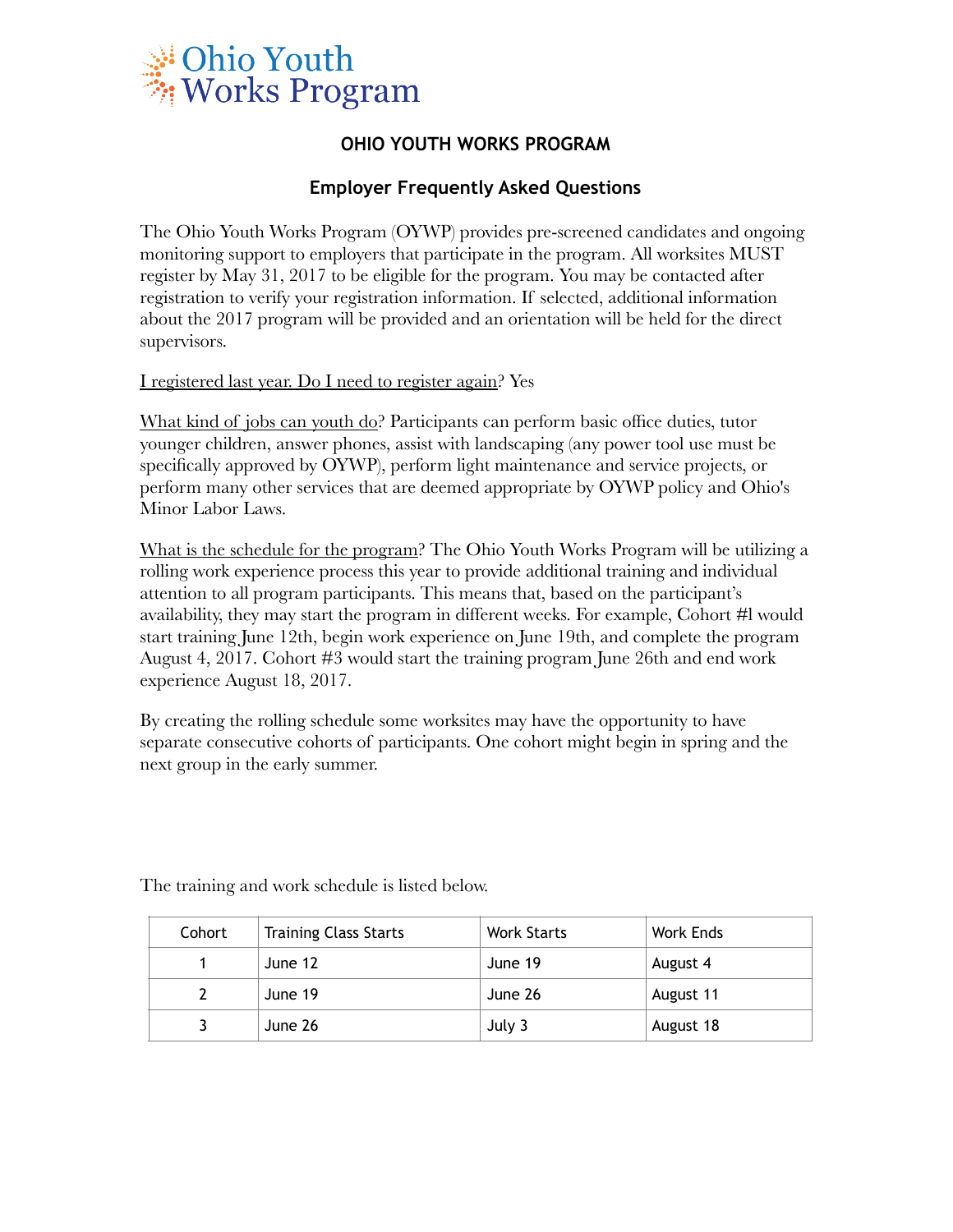## What information do we need to complete the registration?

- Basic organization information (for main location)
	- o Company name
	- o Address
	- o Tax exempt IRS number
	- o Telephone and fax number
	- o Email address
	- o Any other primary contact information
- Profile for each Worksite (if different than primary location)
	- o Address
	- o Telephone and fax number
- Name and Contact Information for each Worksite Primary Supervisor
	- o OYWP will need the name and contact information for the person that will be responsible for the day-to-day supervision of the youth. There should be one supervisor for every five participants in the Program.
	- o The participant will be provided the worksite supervisors name and contact information if they have questions, need to call in sick, or have an emergency.
- Name and contact information for each alternate supervisor
	- o An alternate supervisor's name and contact information should be provided in the absence of the primary supervisor.
- Participant Title and Duties
	- o Specify what duties the participant will be required to perform. Please state if there are any special skills, equipment, or additional requirements needed for the position.
- Number of young people requested
	- o State the number of young people being requested for the worksite.